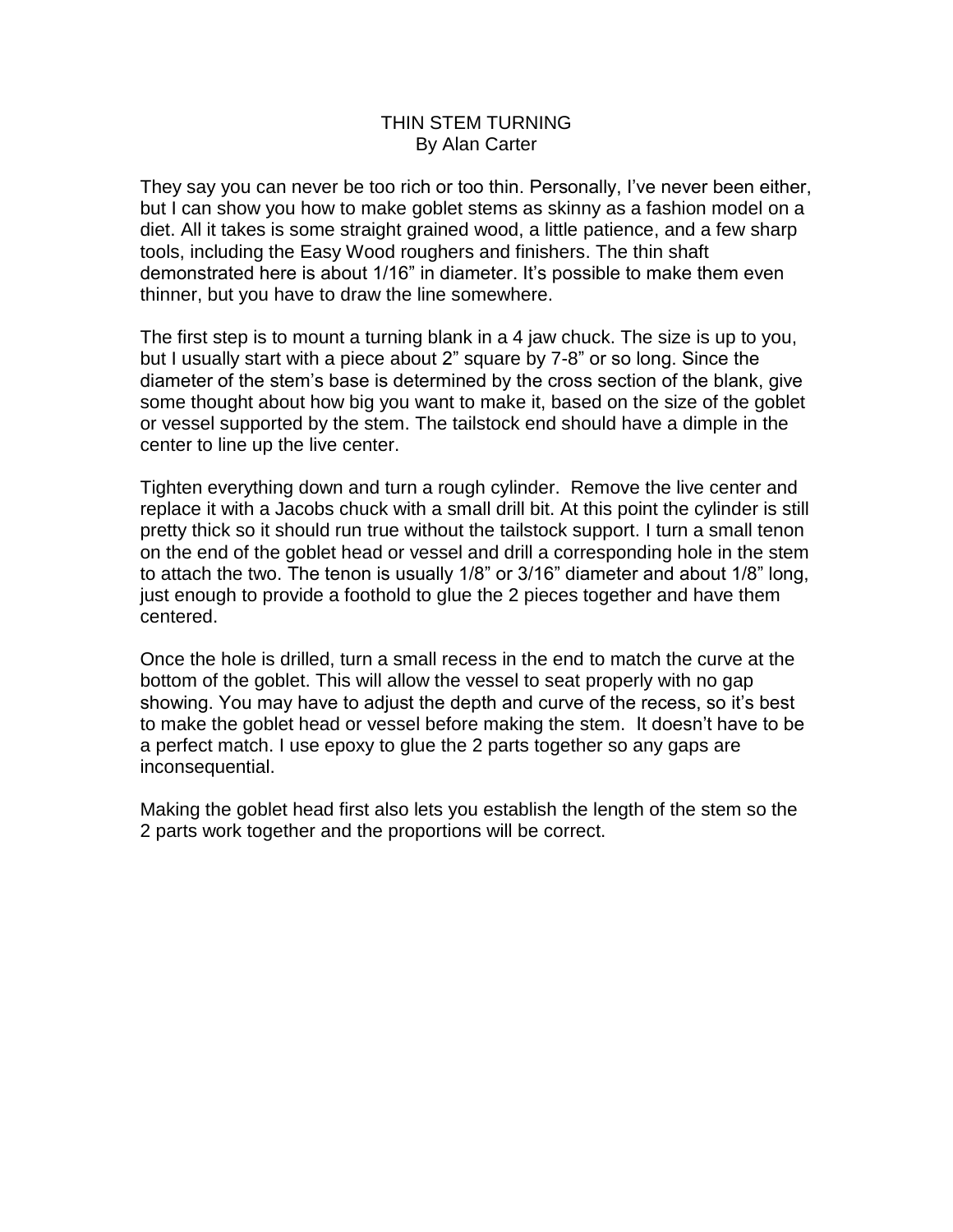

1. Blank mounted with hole and recess in end

Remount the live center and bring it up to the end of the blank. You want the center to snuggly engage the hole but don't force it. You should be able to stop the live center from turning with just a little finger pressure. If you apply too much pressure, it can cause the wood to flex too much later on as the turning gets thinner. A little wax on the end of the center will help keep it from binding. The live center will stay in this position until the turning is completed. It's this support that helps keep the stem from whipping around as it gets longer.

Turn the blank to a rough cylinder and taper the last 3 or 4 inches. Keep as much mass in the cylinder for as long as possible to avoid flexing as the diameter is reduced.



2. Blank turned with tapered cone at end.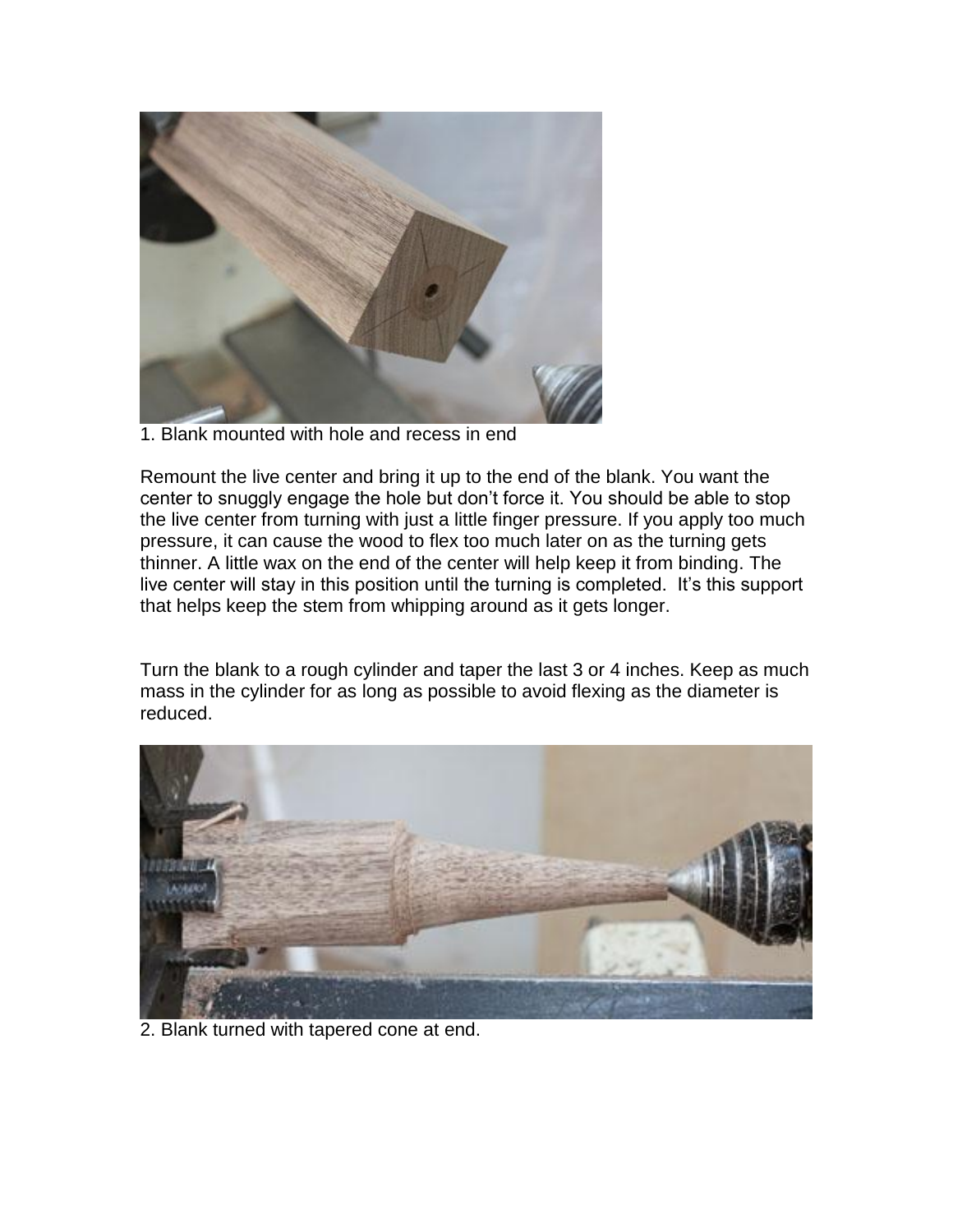Start shaping the end of the stem. You want a small cup to support the vessel. It needs to be longer than the hole you drilled so there's enough support without it breaking off.



3. Shaping the end cup with a small skew.

Once the end cup is shaped, start removing material from the cone to create the stem.



4. End with completed cup.

Work your way from right to left, taking shallow cuts and supporting the tool behind the wood if necessary. Don't try to cut out too much wood at once, especially as you work down the stem. Take gentle sweeping cuts, making the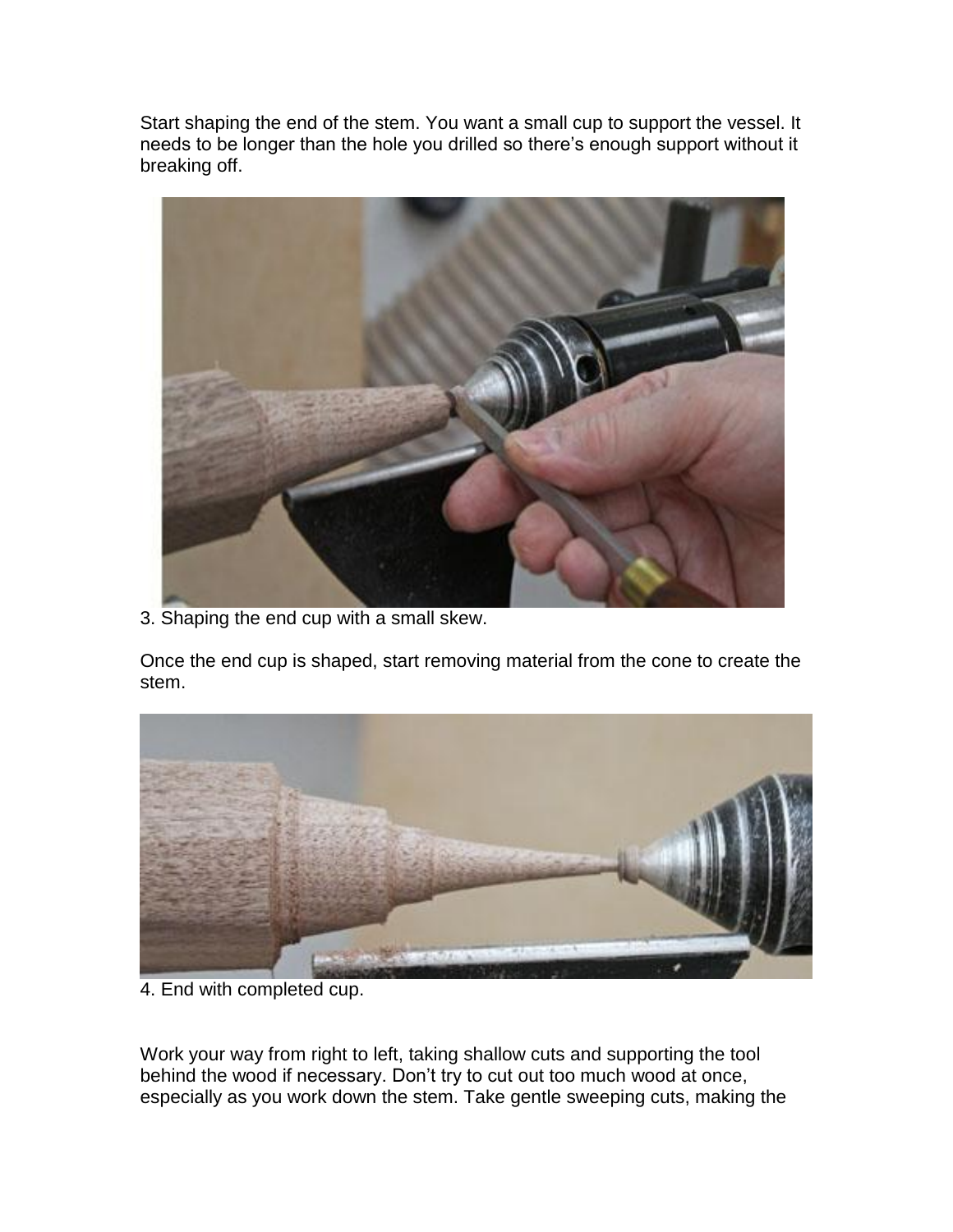completed portion of the stem consistent in diameter. Having you finger behind the wood helps control the depth of cut and keeps the cutting action smoother. I usually have the lathe running at about 2500 RPM at this point, so don't use too much pressure unless you want to burn off your fingerprints. The small finisher is ideal for this because it will remove wood lightly and cleanly, avoiding catches and producing a very smooth finish.



5. Working down the taper, keeping one finger behind the wood to support it.

As you progress down the stem, taper the blank every inch or so to reduce the diameter, but maintaining a substantial thickness upstream, so to speak, to prevent undo flexing. It may seem like it takes a while to get the results you want, but as the stem gets longer and thinner, the last thing you want to do is rush it and try to hog out too much wood. Hogging is best enjoyed in babyback form slowly cooked on a charcoal grill, not butchering a tender piece of maple with ham-handed aggressive cutting. (no more porcine metaphors- I promise.)

Sand as you go, working through the grits. Support the sandpaper with your fingers on opposite sides to prevent flexing. You want to finish sand each section before moving on. This is especially important as the length of the stem increases and there is less material to support anything. You can actually use the sandpaper to make the stem a bit thinner if you want, rather than using cutting tools. Just keep an eye on everything so it doesn't get so thin it won't support anything. (See last photo example!!)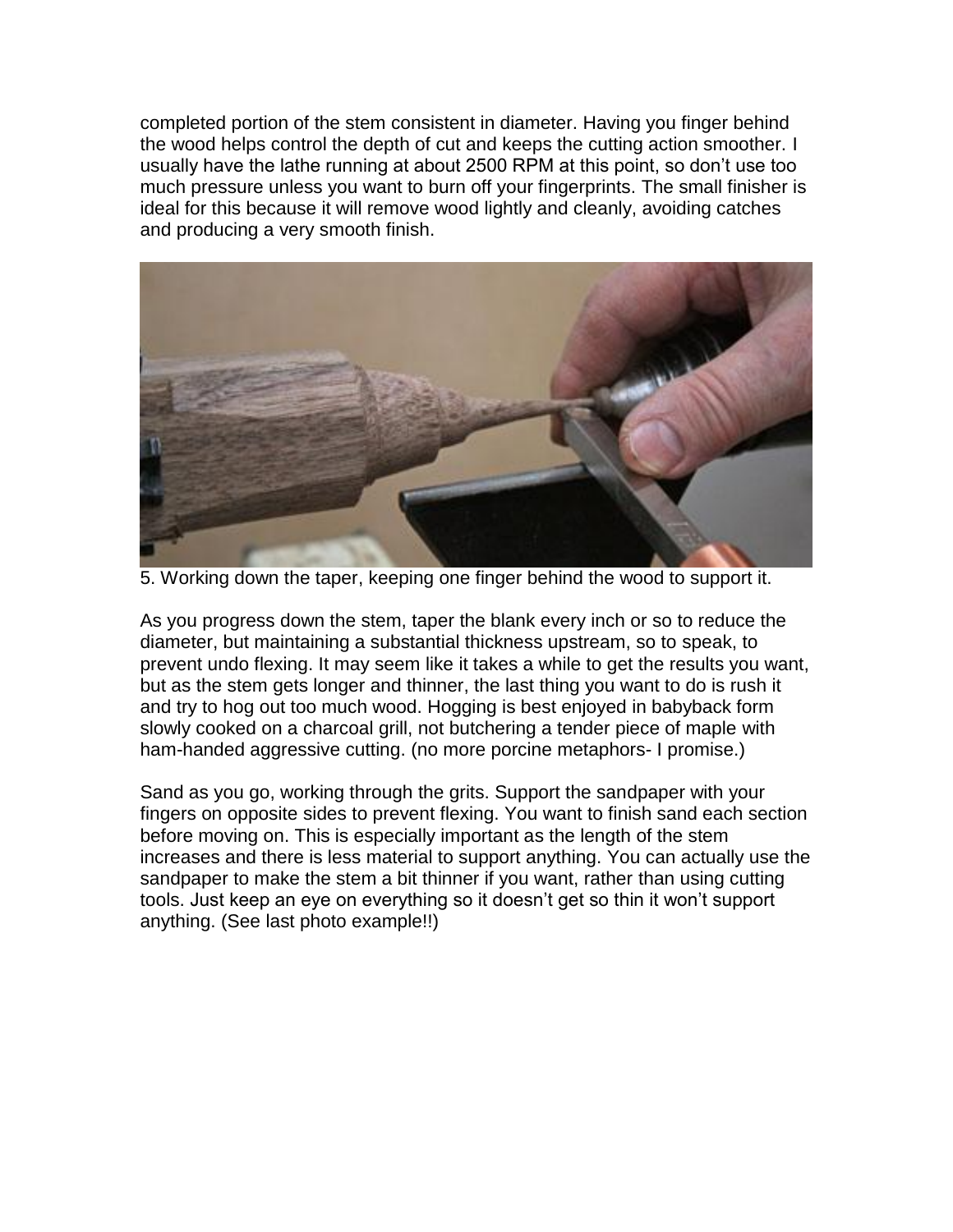

6. Sanding a completed section, supporting the stem to prevent flexing.

Continue shaping the stem, removing wood from the blank gradually. Take care not to overly flex the completed stem section. Continue down the stem towards the headstock, sanding as you go. Keep the stem as straight as you can so that it remains a very thin straight-sided cylinder. Use your fingers as well as your eye to avoid any dips or bumps in the stem.



7. The stem, about half-way turned.

Continue until you get the stem as long as you want it or until your courage wanes and it's time to call it quits. Remember to sand as you go and don't use too much pressure on the completed stem section. Notice that the tailstock is engaged at all times.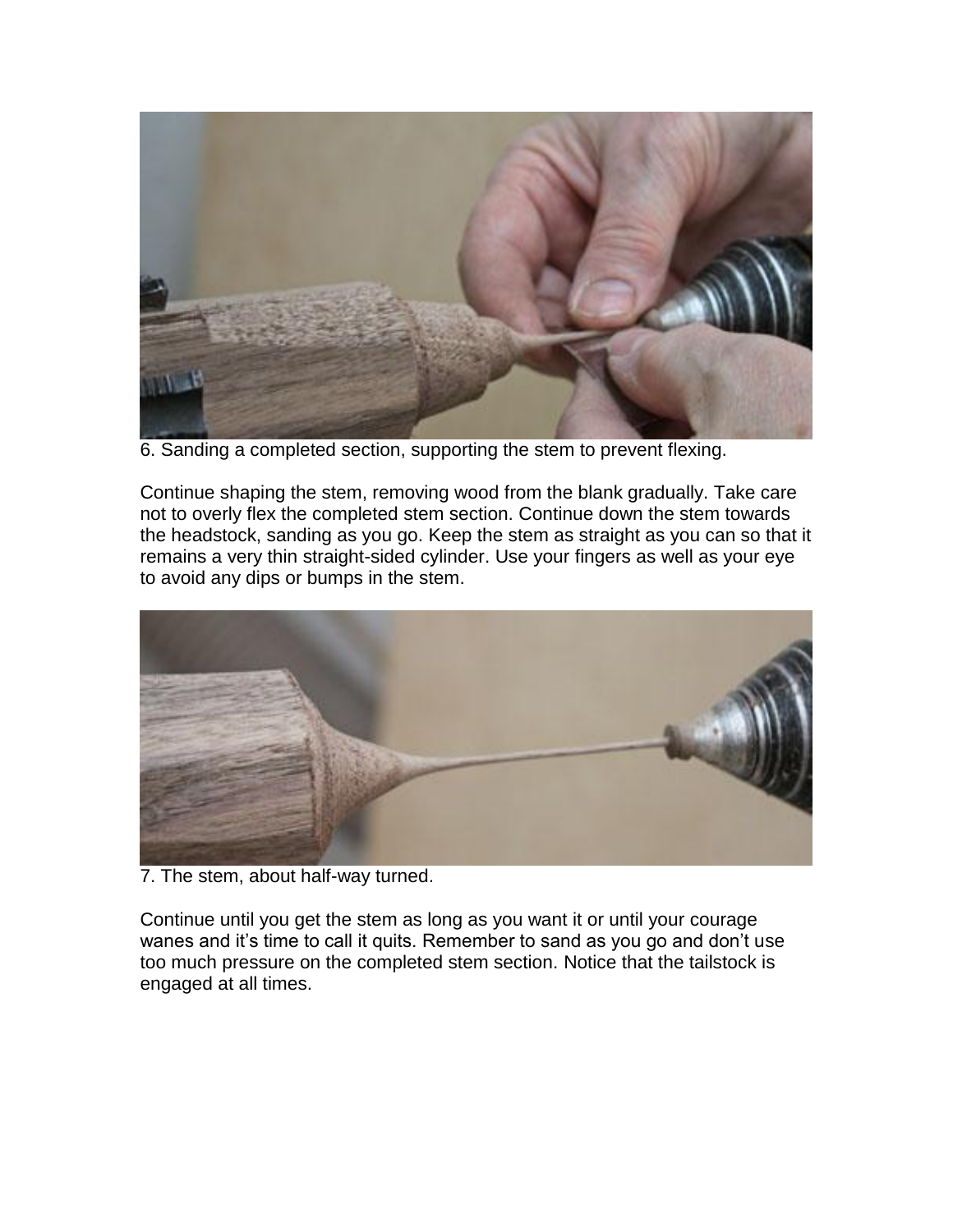

8. The stem turned and sanded at its final length.

I make a simple inverted cone shape for the base. I want the focus to be on the goblet or vessel mounted on top rather than on the stem itself. Of course, you can make the stem as elaborate as you wish.

Use a parting tool to partially cut through the completed stem below the base Maintain enough solid wood connection at this point to facilitate final finishing.



9. The completed stem prior to parting off.

At this point, give the stem a few coats of your favorite finish and let dry thoroughly. I find it's easier to finish the stem while it's on the lathe because of its delicate nature.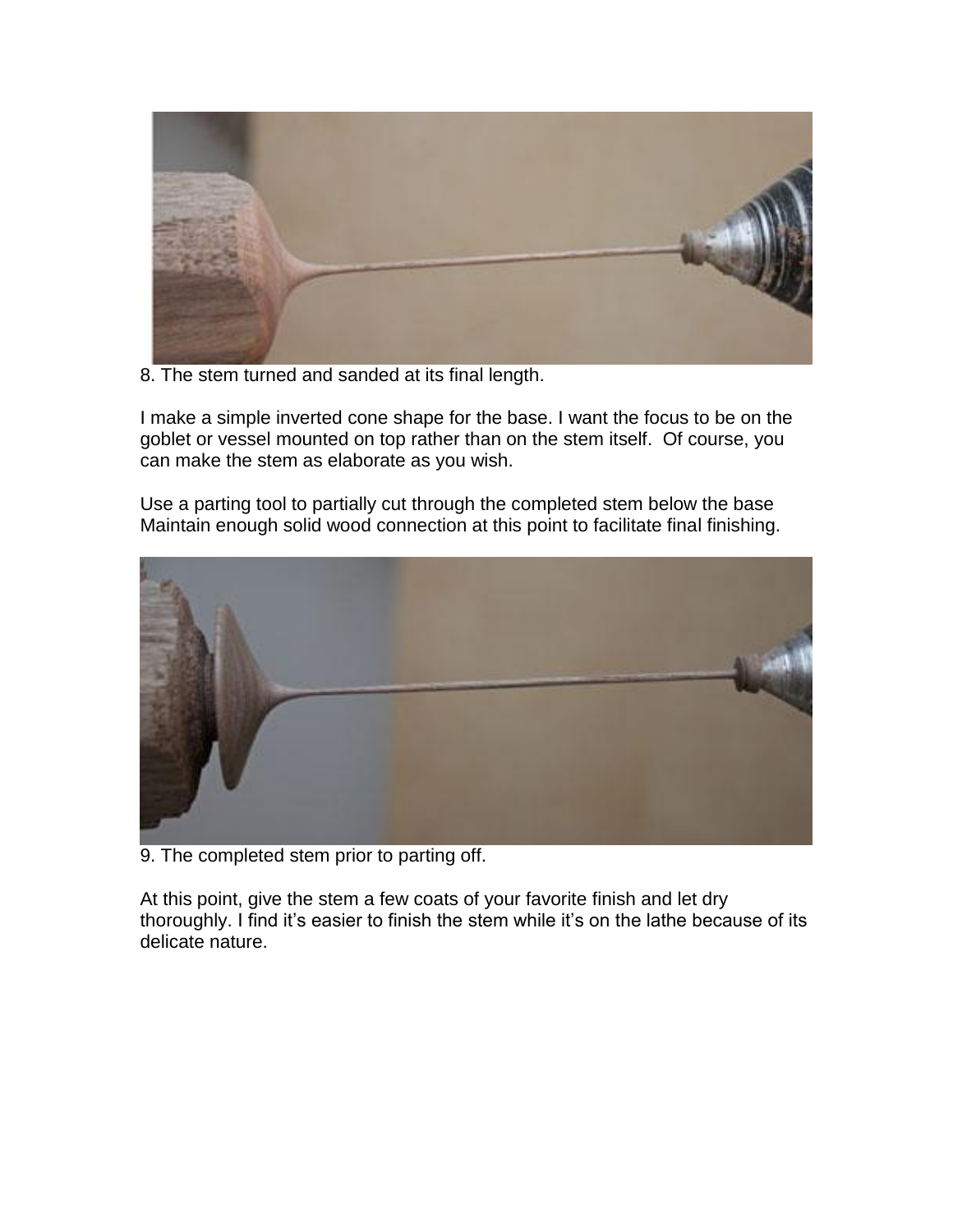

10. Stem with finish applied.

Once the finishing is complete, cut off the stem. Cut it so there is a concave surface on the underside sp the base will sit flat and not rock. Leave the tailstock engaged until you almost cut through the underside of the base. Back off the tailstock, cradle the stem loosely in you hand, and part it off. If you leave the tailstock engaged, the fragile stem may break when the base is parted off.



11. Completed stem with vessel mounted.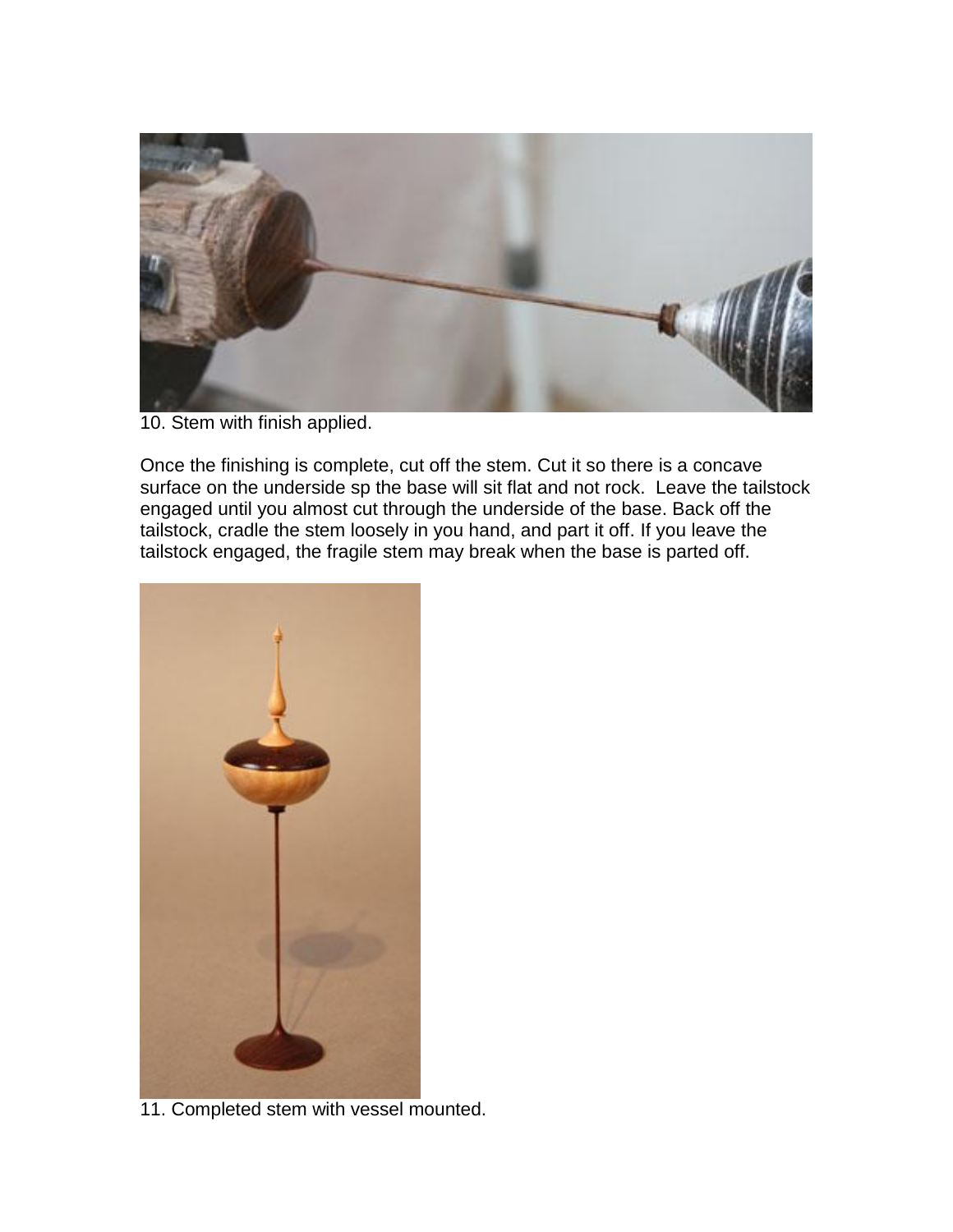The stems can be either straight sided, as in the first 3 examples, or they can have additional elements, similar to the way finials are designed. Just don't get too carried away, or your piece will droop under pressure, like the last photo. Nobody wants to see that.



12. Examples of thin stem turnings.